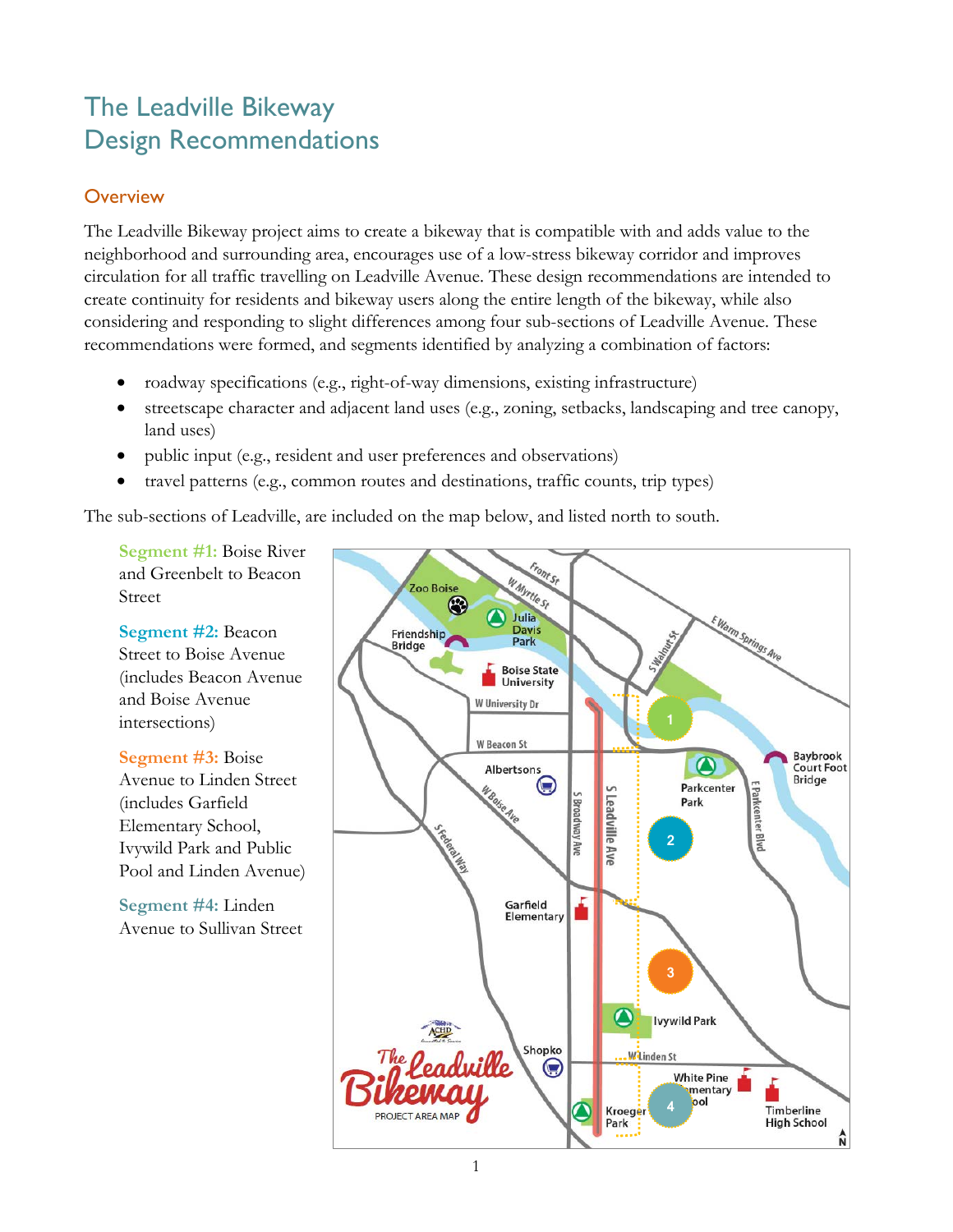| Segment #1 Boise River and Greenbelt to Beacon Street – CHARACTERISTICS |                                                                                                                                                                                                                                                                                                                                 |  |
|-------------------------------------------------------------------------|---------------------------------------------------------------------------------------------------------------------------------------------------------------------------------------------------------------------------------------------------------------------------------------------------------------------------------|--|
|                                                                         | <b>Description</b>                                                                                                                                                                                                                                                                                                              |  |
| Segment length and R.O.W.                                               | Length $=$ about 3 blocks<br>$ROW = 32'$ north of Beacon                                                                                                                                                                                                                                                                        |  |
| Adjacent land uses and zoning                                           | Zoned R3-D (20 residential units per acre) and R-2 (medium<br>density single family residential)<br>Housing is currently multi-family apartments and some single-<br>family units. This is the only multi-family zoned area along<br>Leadville Avenue.                                                                          |  |
| Nearby destinations, key features<br>and landmarks                      | North end provides direct connection to Greenbelt and Boise<br>River. At north end, Leadville Avenue turns NW and ends, with a<br>connection to a N-S unpaved alley that connects back to Leadville<br>through private parking lots. Residents along this segment are<br>within the Garfield Elementary School area boundaries. |  |
| Public input specific to this section                                   | The public desired increased signage and improved connectivity to<br>the Greenbelt.                                                                                                                                                                                                                                             |  |
| Intersections                                                           | No major/high traffic intersections                                                                                                                                                                                                                                                                                             |  |
| Traffic speed and flow (stops and<br>traffic calming)                   | No controlled north-south stops<br>One speed bump                                                                                                                                                                                                                                                                               |  |
| <b>Environment and character</b>                                        | Numerous private parking lots serving apartments. Sidewalks and<br>landscaping.                                                                                                                                                                                                                                                 |  |
| Navigation and wayfinding                                               | Close proximity to BSU campus. Wayfinding limited to sign on<br>Greenbelt.                                                                                                                                                                                                                                                      |  |

#### Segment #1 Boise River and Greenbelt to Beacon Street – RECOMMENDATIONS

- Install sharrows along the corridor.
- Indicate bike route connections to Greenbelt and both east and west sides of BSU campus with wayfinding and bikeway signage, and surface paint. Link with wayfinding signage on Greenbelt. Include a map of the Greenbelt where the Greenbelt connects with the Leadville Bikeway.
- Potential location for bike repair station.
- Potential location for bike rack.
- Potential location for bikeway art (working with private landowners, or in public right-of way).
- Improve turnaround for vehicles and separate vehicles from bike traffic entering/exiting Greenbelt to the extent possible. Alert drivers that roadway ends to prevent need for turnarounds.
- Add signs for nearby public restroom facilities.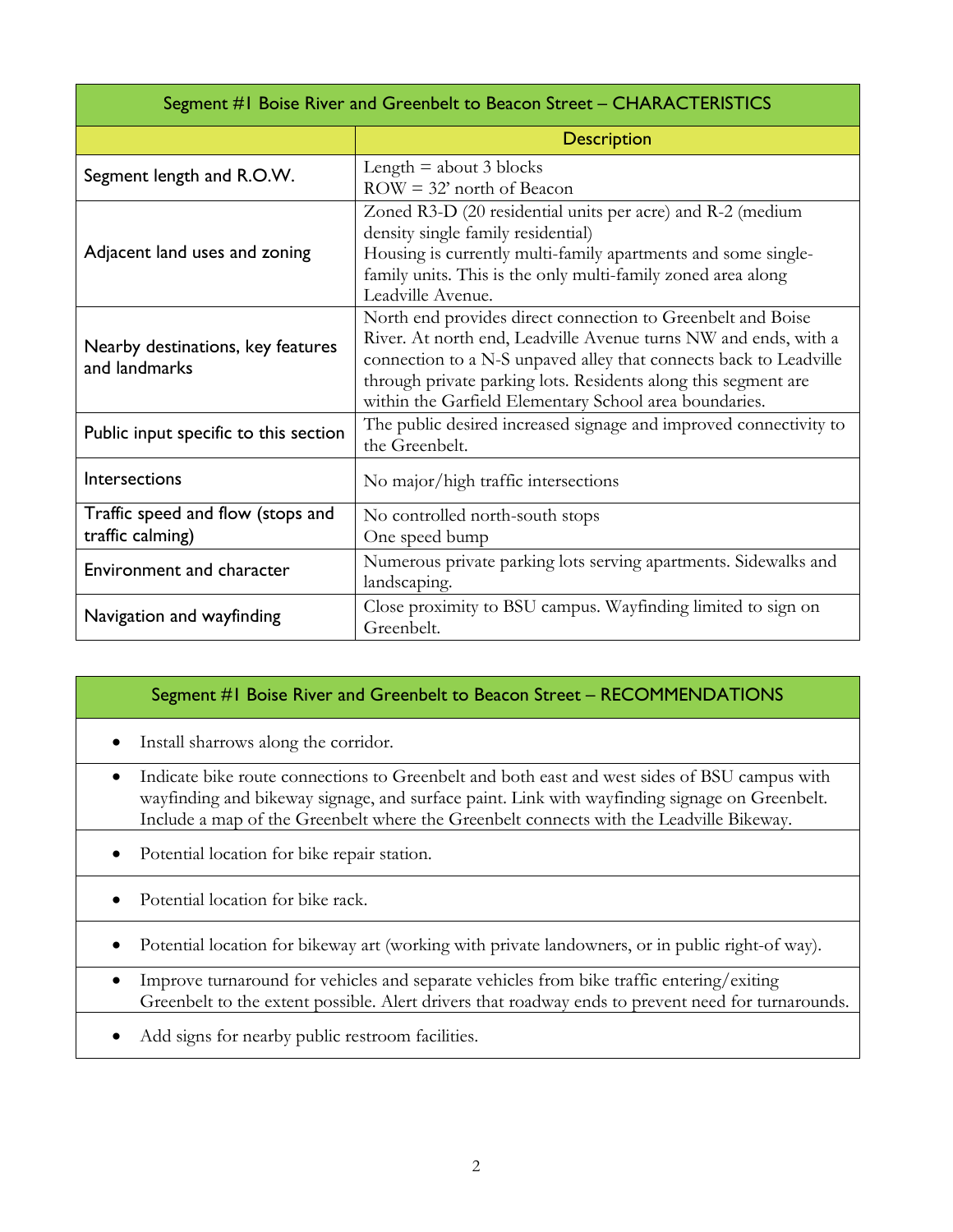| Segment #2: Beacon Street to Boise Avenue – CHARACTERISTICS |                                                                                                                                                                             |  |
|-------------------------------------------------------------|-----------------------------------------------------------------------------------------------------------------------------------------------------------------------------|--|
| <b>Description</b>                                          | <b>Recommendations</b>                                                                                                                                                      |  |
| Segment length and R.O.W.                                   | Length $=$ about 7 blocks<br>$R.O.W = 66'$ north of Boise, 44' south of Boise                                                                                               |  |
| Adjacent land uses and zoning                               | R-2 (Medium density single-family residential)                                                                                                                              |  |
| Nearby destinations, key features and landmarks             | Residents along this segment are within the<br>Garfield Elementary School area boundaries.                                                                                  |  |
| Public input specific to this section                       | Improved crossings at Beacon and Boise Avenue<br>are essential. Create an improved flow of bike<br>traffic by changing some or all north-south stops to<br>east-west stops. |  |
| Intersections                                               | Beacon Street, Highland Street, Boise Avenue.                                                                                                                               |  |
| Traffic speed and flow (stops and traffic calming)          | North-south stops at Warren Street, Highland<br>Street, Rossi Street, Beacon Street.<br>A speed dip at the intersection on Howe Street                                      |  |
| Environment and character                                   | Neighborhood environment with intermittent<br>sidewalk coverage, large developed trees, and<br>significant on-street parking.                                               |  |
| Navigation and wayfinding                                   | Wayfinding signs are found near the intersections<br>of Beacon Street, Highland Street and Boise<br>Avenue (north and south bound at all three<br>intersections)            |  |

#### Segment #2: Beacon Street to Boise Avenue – RECOMMENDATIONS

- Install sharrows along the corridor.
- Maintain existing controls and crosswalks at Beacon Avenue. Include signage to advise bike traffic to divert at Beacon for best access to west and south sides of BSU campus.
- Install Pedestrian Hybrid Beacon (PHB) at Boise Avenue. Incorporate bike ladders and/or crosswalks for N-S traffic.
- Redesign intersection at Highlands Avenue (or nearby intersection) to incorporate bike ladders and/or crosswalks, bulb outs with bike cut-throughs, and install 4-way controls. Include signage to inform bike traffic of the signalized crossing at Highlands and Broadway.
- Change intersection controls to stop east-west traffic at all intersections throughout segment, except those identified for different treatments in above recommendations (i.e., Beacon Avenue, Boise Avenue and Highlands Avenue).
- Consider adding up to three speed bumps in this segment.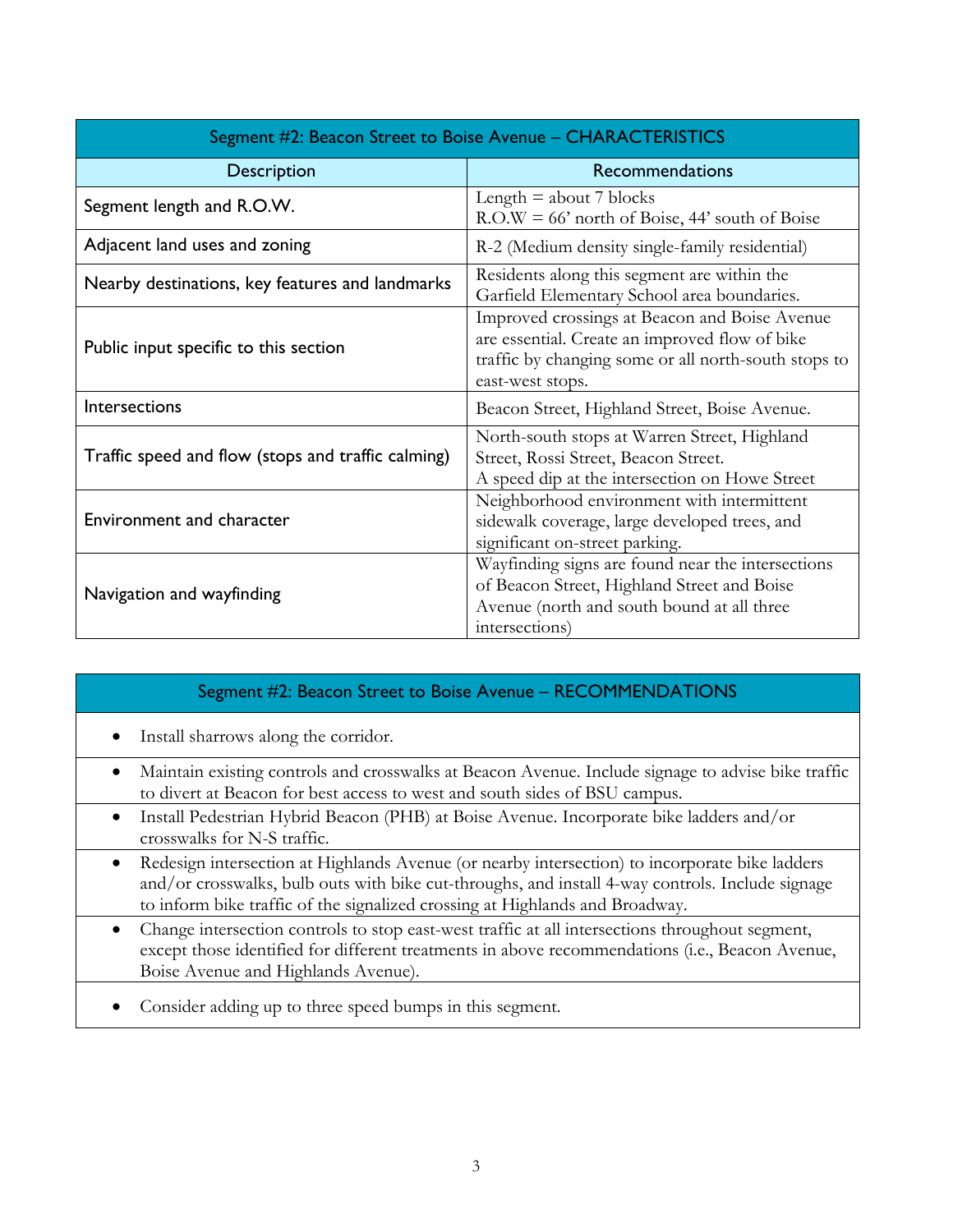| Segment #3: Boise Avenue to Linden Avenue - CHARACTERISTICS |                                                                                                                                                                                                                                                  |  |
|-------------------------------------------------------------|--------------------------------------------------------------------------------------------------------------------------------------------------------------------------------------------------------------------------------------------------|--|
| <b>Description</b>                                          | <b>Recommendations</b>                                                                                                                                                                                                                           |  |
| Segment length and R.O.W.                                   | Length $=$ about $7$ blocks<br>$R.O.W = 60'$ north of Ivywild, 48' south of Ivywild                                                                                                                                                              |  |
| Adjacent land uses and zoning                               | Mix of R-1 and R-2 (single-family residential and<br>medium density single-family residential)                                                                                                                                                   |  |
| Nearby destinations, key features and landmarks             | Residents along this segment are within the<br>Garfield Elementary School area boundaries.<br>Ivywild Park and Public Pool and Garfield<br>Elementary School are major destinations along<br>this section of the bikeway.                        |  |
| Public input specific to this section                       | Improve the flow of traffic by changing north-<br>south stop signs to east-west stops at key<br>intersections. Improve the bicycle and pedestrian<br>experience by providing ways to slow traffic.                                               |  |
| Intersections                                               | Pennsylvania Street, Iowa Street, Linden Street                                                                                                                                                                                                  |  |
| Traffic speed and flow (stops and traffic calming)          | North-south stops at Pennsylvania Street, Iowa<br>Street, and Linden Street<br>Speed dip at the intersection with Gettysburg Street<br>Speed bumps between Gettysburg Street and<br>Melrose Street and between Rollins Street and Iowa<br>Street |  |
| Environment and character                                   | Single family residential neighborhood with<br>consistent sidewalks and somewhat developed tree<br>coverage. Less on street parking when compared to<br>Leadville Avenue north of Boise Avenue.                                                  |  |
| Navigation and wayfinding                                   | Wayfinding signs are present northbound at Linden<br>Street and Elwood Drive, and southbound at<br>Elwood Drive.                                                                                                                                 |  |

## Segment #3: Boise Avenue to Linden Avenue – RECOMMENDATIONS

- Install sharrows along the corridor.
- Consider adding up to two speed bumps in this segment (two speed bumps are currently installed between Iowa Street and Ivywild Pool and Park).
- Redesign intersection at Iowa Street to incorporate bike ladders and/or crosswalks, bulb outs with bike cut-throughs, and retain 4-way controls.
- Add up to 3 crosswalks between Iowa Street and Ivywild Street to improve access to Ivywild Park and Pool.

• Redesign the Ivywild parking areas to incorporate bike/ped route through the parking area and add shade structures or trees. Consider adding drinking fountain and signs for nearby public restroom facilities. Install bike repair station. Use these facilities to activate streetcar art installation, if possible.

• Install bikeway art and signage along Ivywild Pool property between Rollins Avenue and Ivywild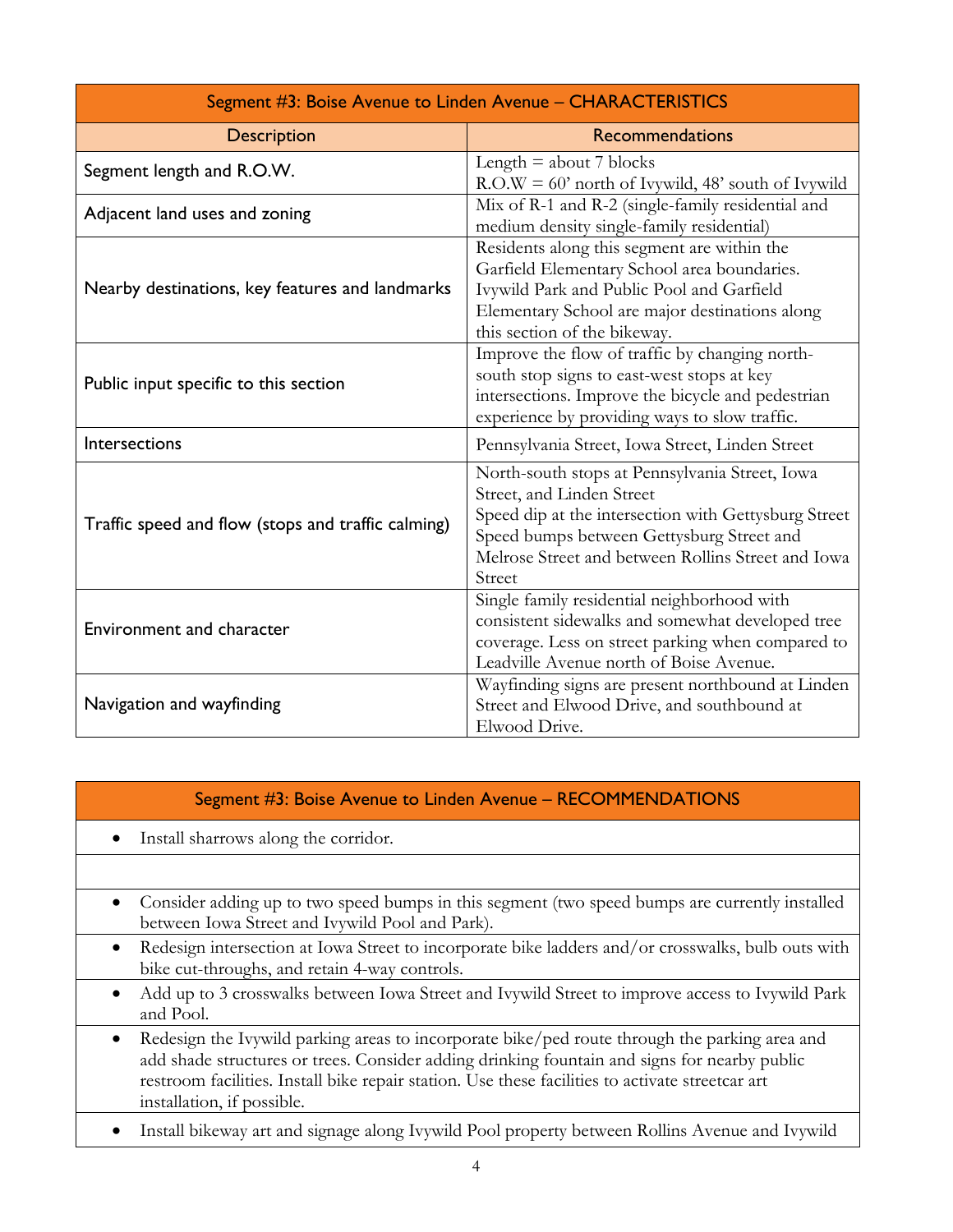| Install a Flashing Beacon with cyclist-activated control and incorporate N-S bike ladders and/or<br>$\bullet$<br>crosswalks at Linden Avenue.                                                                                       |  |  |
|-------------------------------------------------------------------------------------------------------------------------------------------------------------------------------------------------------------------------------------|--|--|
|                                                                                                                                                                                                                                     |  |  |
| Install bikeway art and signage along route and in particular at Garfield Elementary. Consider<br>$\bullet$<br>options for signage indicating location of public restrooms and repair station. Potential location<br>for bike rack. |  |  |
| <b>Leadville Bikeway Connectivity Recommendations</b>                                                                                                                                                                               |  |  |
| Stripe and paint bike lanes on Linden Avenue to improve bike connections to Broadway Avenue<br>$\bullet$<br>to the west, and Gekeler Lane, Boise Avenue and White Pine Elementary/Timberline High<br>Schools to the east.           |  |  |
| Establish a pathway along Gallagher Canal to connect Leadville Avenue to Gekeler Lane.                                                                                                                                              |  |  |
| Work with ITD to consider options to create a pedestrian/bicyclist refuge in existing medians on<br>$\bullet$<br>Broadway Avenue at Iowa Street.                                                                                    |  |  |

| Segment #4: Linden Avenue to Sullivan Street – CHARACTERISTICS |                                                                                                                                                                                                      |  |
|----------------------------------------------------------------|------------------------------------------------------------------------------------------------------------------------------------------------------------------------------------------------------|--|
| Character                                                      | <b>Recommendations</b>                                                                                                                                                                               |  |
| Segment length and R.O.W.                                      | Length $=$ about 3 blocks<br>$R.O.W = 48'$                                                                                                                                                           |  |
| Adjacent land uses and zoning                                  | R-1C (small lot residential)                                                                                                                                                                         |  |
| Nearby destinations, key features and landmarks                | Residents south of Linden Avenue are within the<br>White Pine Elementary School area boundaries.<br>Kroeger Park provides neighborhood greenspace.                                                   |  |
| Public input specific to this section                          | Desire connection to Federal Way.<br>Desire speed controls and signage to slow traffic<br>and alert drivers using this section of Leadville to<br>access businesses on east side of Broadway Avenue. |  |
| <b>Intersections</b>                                           | No major/high traffic intersections                                                                                                                                                                  |  |
| Traffic speed and flow (stops and traffic calming)             | No controlled N-S stops<br>No speed bumps                                                                                                                                                            |  |
| Environment and character                                      | "Rural residential" road section with no sidewalks                                                                                                                                                   |  |
| Navigation and wayfinding                                      | One wayfinding sign South of Linden Street.                                                                                                                                                          |  |

## Segment #4: Linden Avenue to Sullivan Street – RECOMMENDATIONS

- Install sharrows along the corridor.
- Two speed cushions, one between Linden Avenue and Richmond Street, the other between Sylvan Street and Victory Road. Add "Slow Children" signage near Kroeger Park
- Install bikeway art and signage along route and in particular at Kroeger Park.